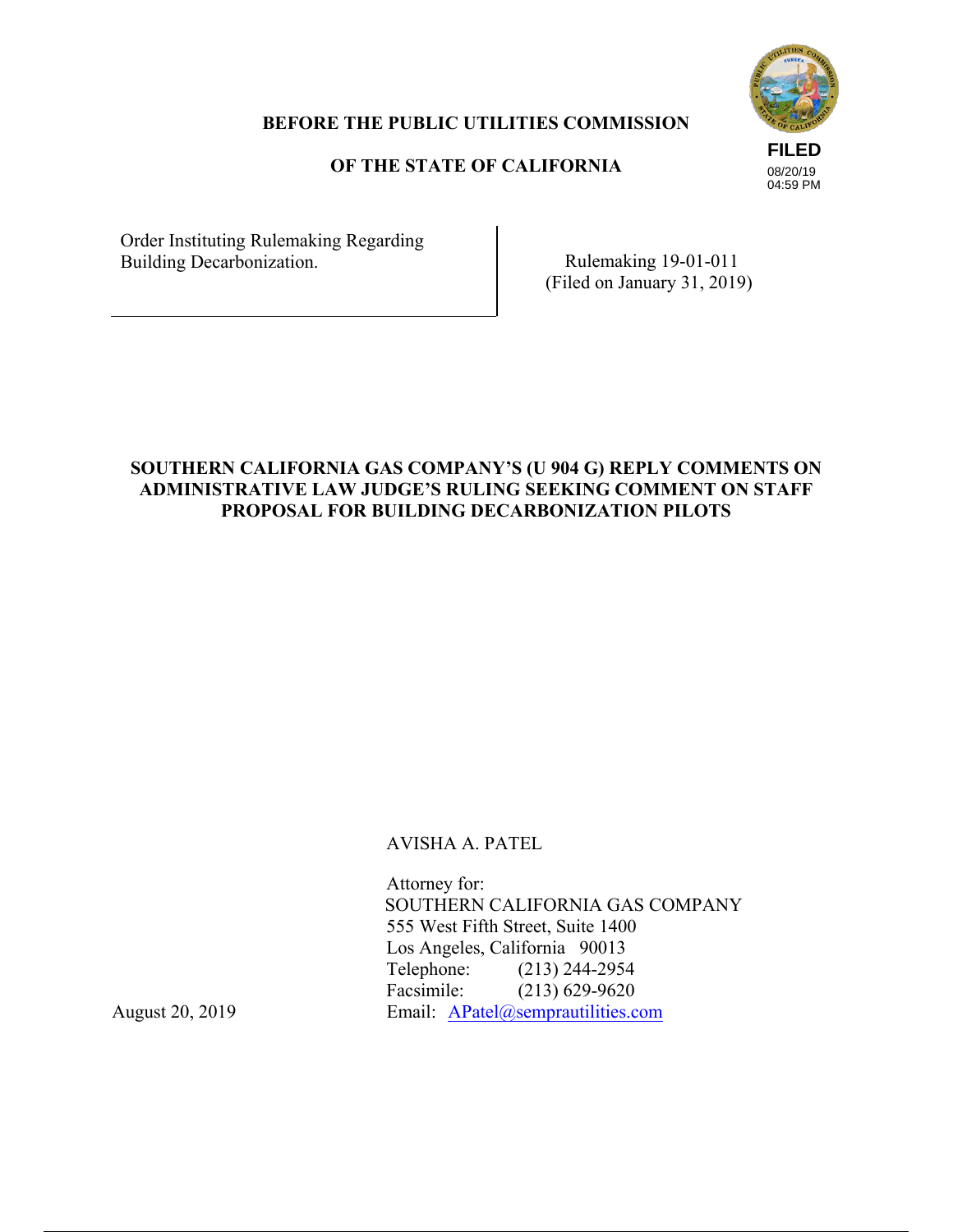### **BEFORE THE PUBLIC UTILITIES COMMISSION**

## **OF THE STATE OF CALIFORNIA**

Order Instituting Rulemaking Regarding Building Decarbonization. The Rulemaking 19-01-011

(Filed on January 31, 2019)

## **SOUTHERN CALIFORNIA GAS COMPANY'S (U 904 G) REPLY COMMENTS ON ADMINISTRATIVE LAW JUDGE'S RULING SEEKING COMMENT ON STAFF PROPOSAL FOR BUILDING DECARBONIZATION PILOTS**

Pursuant to Administrative Law Judge's Ruling Seeking Comment on Staff Proposal for Building Decarbonization Pilots, Southern California Gas Company (SoCalGas) submits the following reply comments.

#### **I. Introduction.**

SoCalGas appreciates the opportunity to provide reply comments on the Building Initiative for Low Emissions Development (BUILD) and Technology and Equipment for Clean Heating (TECH) pilots Staff Proposal. SoCalGas agrees with a number of the parties' comments, including those made by the Environmental Defense Fund (EDF), Small Business Utility Advocates (SBUA), National Fuel Cell Research Center (NFCRC), Bioenergy Association of California and American Biogas Council, California Hydrogen Business Council, and Southwest Gas, that technologies beyond simply those that electrify will be needed for California to meet its greenhouse gas (GHG) emissions reduction goals. There are viable and cost-effective strategies to decarbonize a building that do not include electrification, and SoCalGas encourages the Commission to consider non-electrification strategies. Although the BUILD and TECH programs are relatively small pilots, the results will be used to shape largescale policy in the future and, therefore, it is of utmost importance that a wider set of technologies are considered.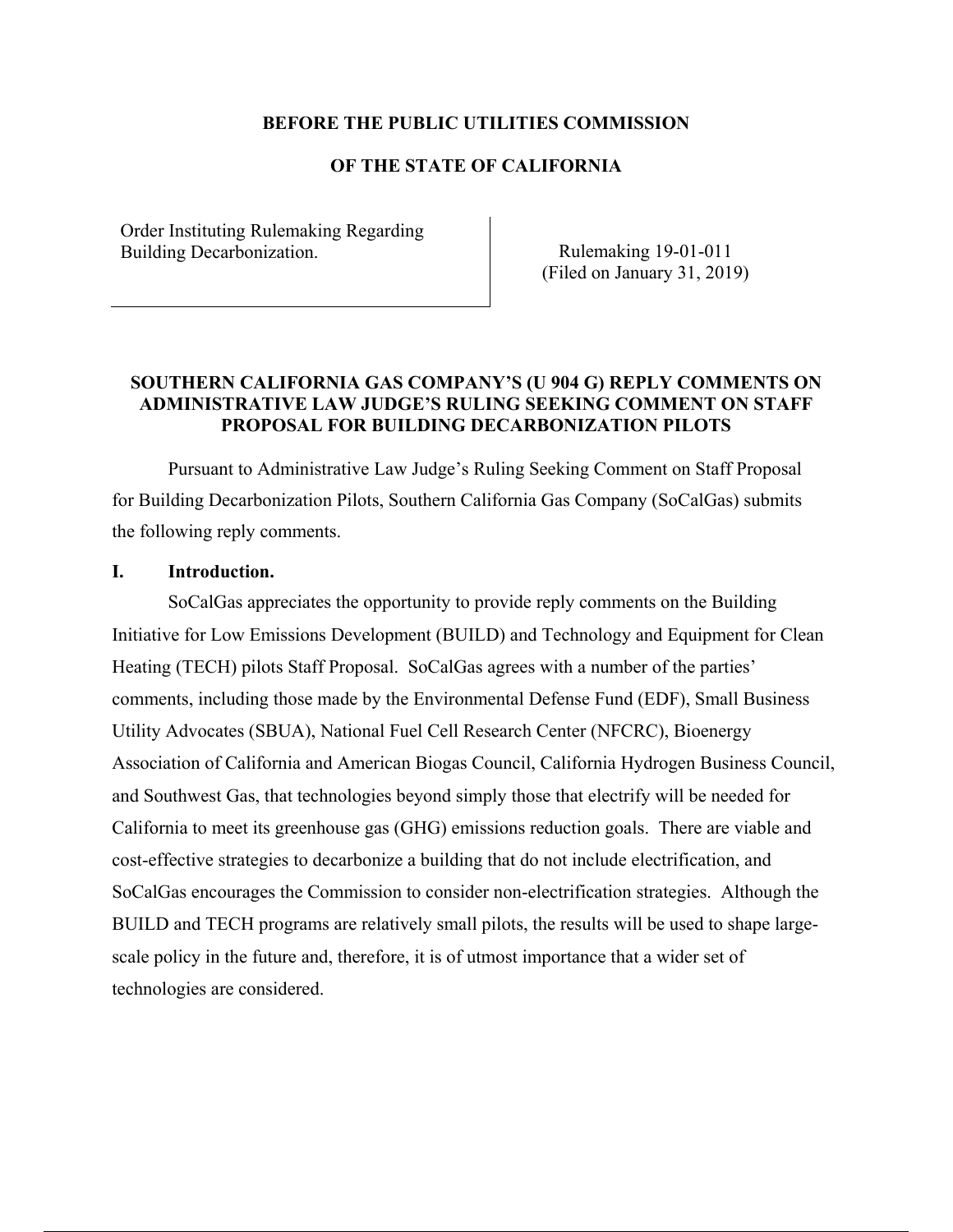#### **II. All Emissions Reduction Technologies Must Be Considered.**

The stated goal of the BUILD and TECH pilots is to reduce carbon emissions from buildings, not simply to do so through a singular means, i.e., to electrify buildings. It is critical not to lose sight of the overarching goal. We concur with EDF's statement that "a building does not need to be all-electric to be decarbonized, nor can an all-electric building be considered to be decarbonized."1 A glance at the current state of the building sector demonstrates this point. The all-electric buildings in the State right now are not decarbonized because California's electric grid is not currently carbon-neutral. Simply electrifying buildings is not going to result in deep decarbonization. For this reason, we also agree with the National Fuel Cell Research Center<sup>2</sup> and implore the State to pursue a technology-neutral approach that favors strategies that achieve the greatest emissions reductions, independent of preferential treatment for the favored means to achieve those reductions. EDF is further correct in stating, "certain buildings cannot electrify its end uses; these buildings, mostly heavy energy users in the industrial sector, require gas."<sup>3</sup> Electrification alone will not reduce or eliminate carbon emissions from these buildings, so a solution that involves converting them from fossil gas to a sustainable carbon neutral fuel substitute, such as biomethane or hydrogen, is necessary to meet the goal of decarbonization.

In addition to seeking the solutions with the greatest emissions reductions, we agree with the California Hydrogen Business Council that resiliency must be included as a metric.<sup>4</sup> As we continue to experience more frequent instances of catastrophic weather events, our energy resources must account for outages that occur when infrastructure is damaged or turned off for safety reasons. Full electrification for all building types is an imprudent solution. Homes with gas appliances can still provide their inhabitants with heat and the ability to cook, even when the electric grid is down. The march to our clean energy future should not leave people behind when they need reliable energy resources the most.

 $\overline{a}$ 

<sup>&</sup>lt;sup>1</sup> Opening Comments of Environmental Defense Fund on Staff Proposal for Building Decarbonization Pilots, August 13, 2019 at 3.

<sup>&</sup>lt;sup>2</sup> CHBC Comments on Administrative Law Judge Ruling Seeking Comment on Staff Proposal for Building Decarbonization Pilots, August 13, 2019 at 6.

<sup>&</sup>lt;sup>3</sup> Opening Comments of Environmental Defense Fund on Staff Proposal for Building Decarbonization Pilots, August 13, 2019 at 3.

<sup>&</sup>lt;sup>4</sup> CHBC Comments on Administrative Law Judge Ruling Seeking Comment on Staff Proposal for Building Decarbonization Pilots, August 13, 2019 at 2.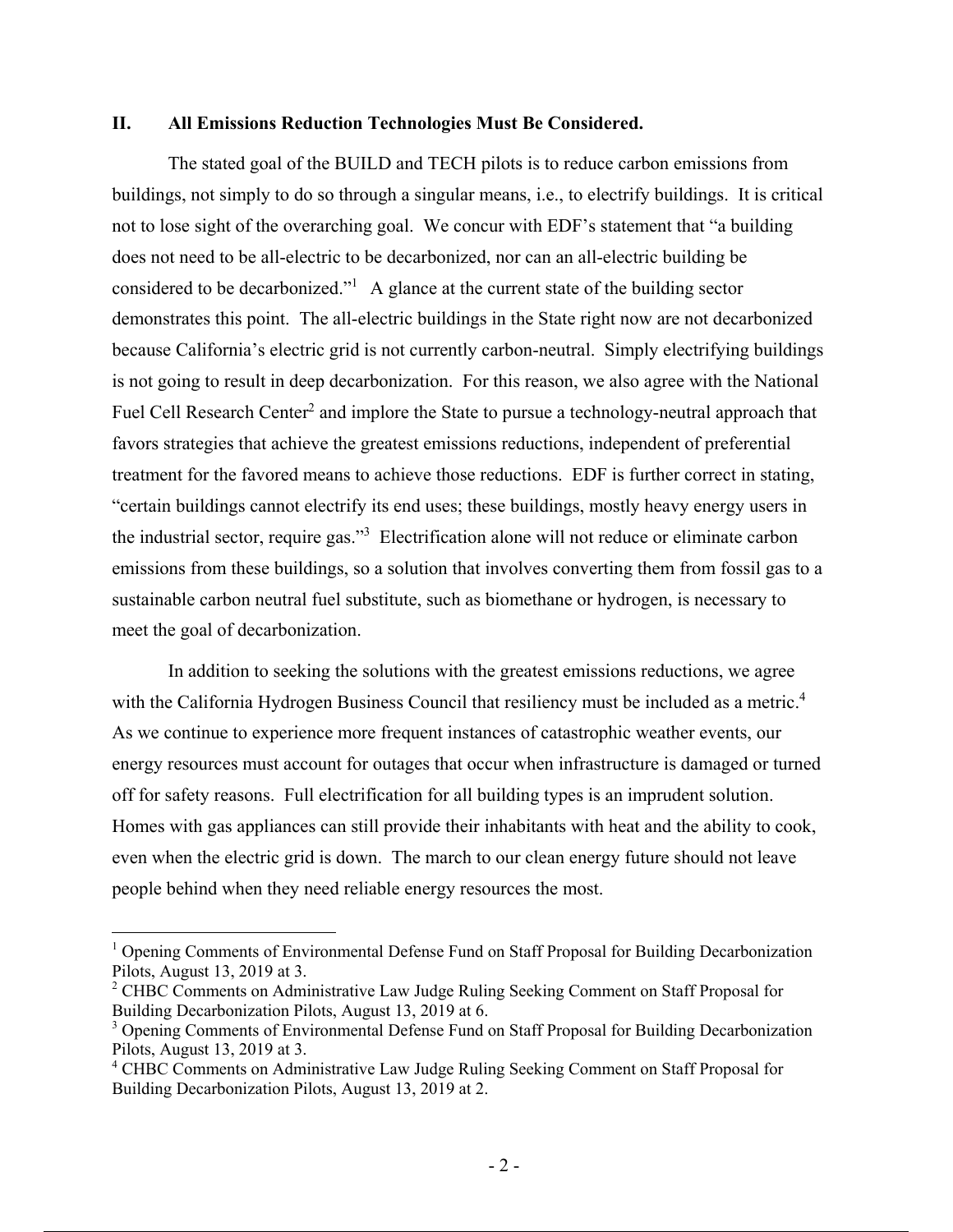We disagree with the Community Choice Aggregators' concern about the supply of renewable natural gas  $(RNG)^5$  because resource sufficiency is not an issue. According to a U.C. Davis research report, almost 100 billion cubic feet per year (Bcf/y) of anaerobically digested RNG is available in California today.<sup>6</sup> If the State wants to consider gasification of dead trees and agricultural by-products, that in-state RNG availability assessment could increase by another 100 Bcf/y to 200 Bcf/y.<sup>7</sup> If we consider out-of-state supplies, there could be another 1 trillion cubic feet per year ( $Tcf/y$ ) available.<sup>8</sup> With both in-state and out-of-state supplies, gas corporations could achieve the projected statewide core procurement load of 540 Bcf by  $2030$ ; and this does not even count hydrogen produced from electrolysis, steammethane reformation of biomethane, or traditional natural gas using carbon capture and utilization<sup>10</sup> — all of which can help the State achieve carbon neutrality by 2045. There is no doubt that renewable gaseous fuels are in ample supply.

## **III. Energy Efficiency Must Be at the Forefront.**

We support Wild Tree Foundation's position regarding energy efficiency.<sup>11</sup> Energy efficiency must remain a paramount consideration in these proceedings if we are to achieve true reductions in emissions. The Wild Tree Foundation accurately states that electrification alone is not enough: "If building decarbonization is pursued with a myopic eye towards electrification and without sufficiently increasing efficiency and building PV, the result will be an increase in load. In the near term, as electricity generation is still dominated by fossil fuel power plants, this will result in an increase in GHG emissions."<sup>12</sup> A recent study by the Energy Futures Institute

 $10$  See Next Generation Black Carbon Production, Monolith, available at: https://monolithmaterials.com/innovative-technology/

<sup>1</sup> <sup>5</sup> Opening Comments of the Joint Community Choice Aggregators on Staff Proposal for Building Decarbonization Pilots, August 13, 2019 at 8.

<sup>&</sup>lt;sup>6</sup> See *The Feasibility of Renewable Natural Gas as a Large-Scale, Low Carbon Substitute, UC Davis* Institute of Transportation Studies (June 2016) at ix, *available at*: https://steps.ucdavis.edu/wpcontent/uploads/2017/05/2016-UCD-ITS-RR-16-20.pdf

<sup>&</sup>lt;sup>7</sup> See Philip Sheehy and Jeff Rosenfeld, Design Principles for a Renewable Gas Standard, ICF (2017) at 8, available at: https://www.icf.com/-/media/files/icf/whitepaper/2017/icf\_whitepaper\_design\_principles.pdf

 $\frac{8}{3}$  *Id.* at 10.

<sup>9</sup> See *2018 California Gas Report*, California Gas and Electric Utilities at 18, *available at:* https://www.socalgas.com/regulatory/documents/cgr/2018 California Gas Report.pdf (297 Bcf/y for SoCalGas and 243 Bcf/y for PG&E in 2030).

<sup>&</sup>lt;sup>11</sup> Wild Tree Foundation Comments on Staff Proposal, August 13, 2019 at 1.

<sup>&</sup>lt;sup>12</sup> Wild Tree Foundation Comments on Staff Proposal, August 13, 2019 at 4.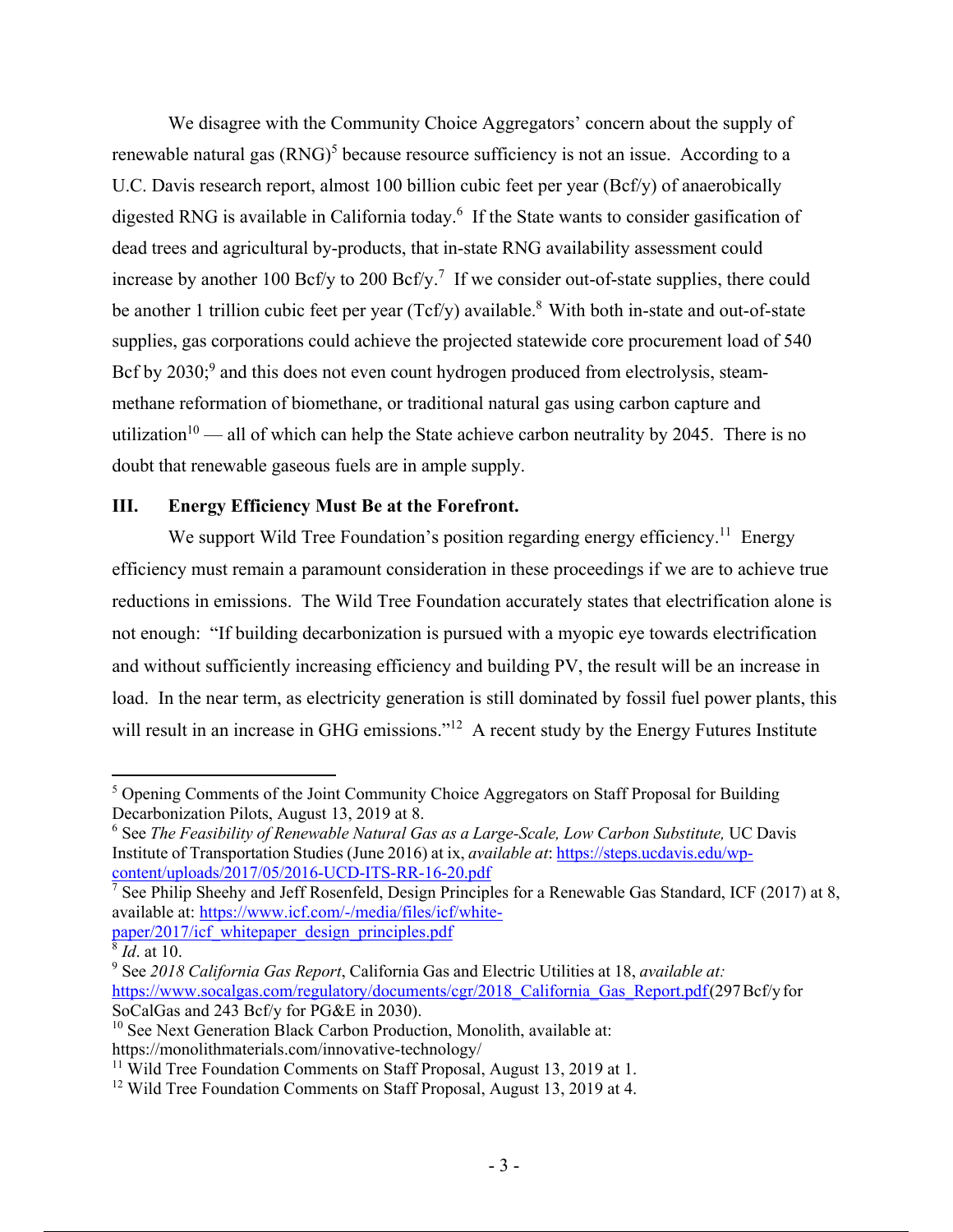concludes that energy efficiency is likely to be the most cost-effective approach to achieving decarbonization in California.13 Sidelining the consideration of energy efficiency in favor of full electrification is not the best approach to achieve decarbonization and may in fact hinder our efforts.

# **IV. Natural Gas Can Be a Low-Cost Means to Reduce GHG and Particulate Emissions in Disadvantaged Communities (DACs).**

In rural communities where residents still use wood or propane for space and water heating, converting to natural gas can be less expensive than full-electrification of the household while providing residents with a more affordable, reliable, and safe alternative to wood and propane. The average cost per household for SoCalGas pilot proposals in the San Joaquin Valley (SJV) proceeding (R.15-03-010), where the household only required service laterals to supply natural gas, were less expensive than full-electrification pilots submitted for the same communities by Southern California Edison (SCE) or Pacific Gas and Electric Company (PG&E). For example in California City, SCE's per-household cost was \$30,810, while SoCalGas' cost was \$22,396 per household.<sup>14</sup>

It is worth noting that full-electrification pilot estimates include costs estimates for the additional upgrades required for each household, and to upgrade the grid, in order to electrify households in the communities. For example, SCE estimated average household cost for electrical upgrade work needed to support full-electrification was \$4,589.47 (without contingency),<sup>15</sup> while the average cost for in-front-of-meter (IFM) work estimated by PG&E for full electrification of households was \$1,242 per household (without contingency).<sup>16</sup> For four of the eight PG&E pilot proposals, they also included cost estimates for required grid upgrades

<sup>&</sup>lt;u>.</u> <sup>13</sup> *Optionality, Flexibility, & Innovation. Pathways for Deep Decarbonization in California.* Summary for Policy Makers. Available at:

https://static1.squarespace.com/static/58ec123cb3db2bd94e057628/t/5cadebd04cd61c00017a563b/15549 01977873/EFI+California+Summary+DE+PM.pdf

 $\frac{14}{14}$ D.18-12-015 at 67 (Table 26).

<sup>&</sup>lt;sup>15</sup> SCE's Updated Pilot Proposal in Compliance with Attachment 2 of the August 3, 2018 Ruling, September 10, 2018, at 48.

<sup>&</sup>lt;sup>16</sup> Pacific Gas And Electric Company Attachment A PG&E Electric Pilot Proposals For The Communities Of Allensworth, Alpaugh, Cantua Creek, Fairmead, La Vina, Lanare, Le Grand, and Seville. Table 2, at 8.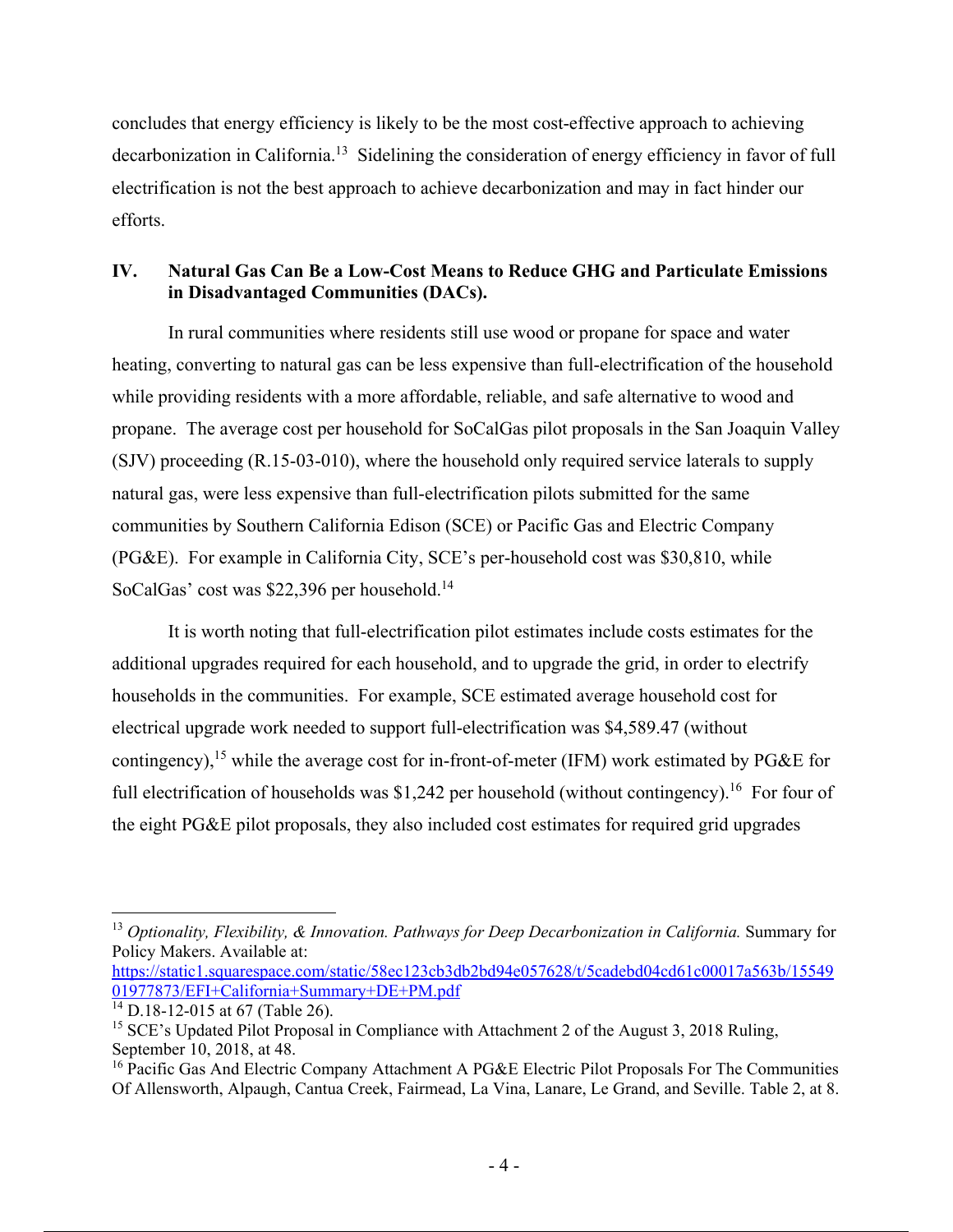totaling \$460,000, with an average household cost of \$920 for the 500 households in those communities.17

Using natural gas for space and water heating produces less GHG emissions than propane and wood, and does not produce fine particulate matter (PM2.5) from wood combustion; the use of natural gas thus would improve local air quality while reducing the energy burden on households in DACs. The California Solar Initiative – Thermal (Solar Thermal) program could also be utilized to further reduce the energy burden and GHG emissions of participating households.

## **V. RNG Can Provide Innovative Options for Reducing GHG Emissions, Increase Resiliency, and Reduce Energy Burden in Rural Communities.**

While building electrification is an option, decarbonizing the gas system is also a pathway to reduce GHG emissions and is in line with State policy and academic research on pathways to achieve GHG emissions reductions. Methane released from dairies, wastewater treatment plants, and landfills can be captured and cleaned for use as RNG. RNG is interchangeable with fossil natural gas and can be used in any end use, including residential space and water heating, to provide a lower carbon energy alternative.

In 2018 PG&E submitted a proposal<sup>18</sup> to develop a local gas distribution network to serve the Monterey Park Tract (MPT) community that would ultimately be fed using RNG from local sources, namely dairies. D.18-12-015 required PG&E to further explore the opportunity of providing MPT with locally-sourced RNG and report back to the Commission. The report describing PG&E's findings was filed with the Commission on June 14, 2019.19 PG&E found that a dairy digester producing RNG is a viable economic option for serving MPT. PG&E reported that the simple payback period for the dairy digester could be less than three years by leveraging the SJV DAC proceeding, existing incentive programs, and including credits such as the Low Carbon Fuel Standard (LCFS) and Federal Renewable Fuel Standard (RFS). PG&E

1

 $17$  Ibid, Table 20 at 60.

<sup>&</sup>lt;sup>18</sup> PG&E Gas Microgrid Pilot Proposal for Monterey Park Tract, September 10, 2018.

<sup>&</sup>lt;sup>19</sup> PG&E Advice Letter 4106-G, June 14, 2019.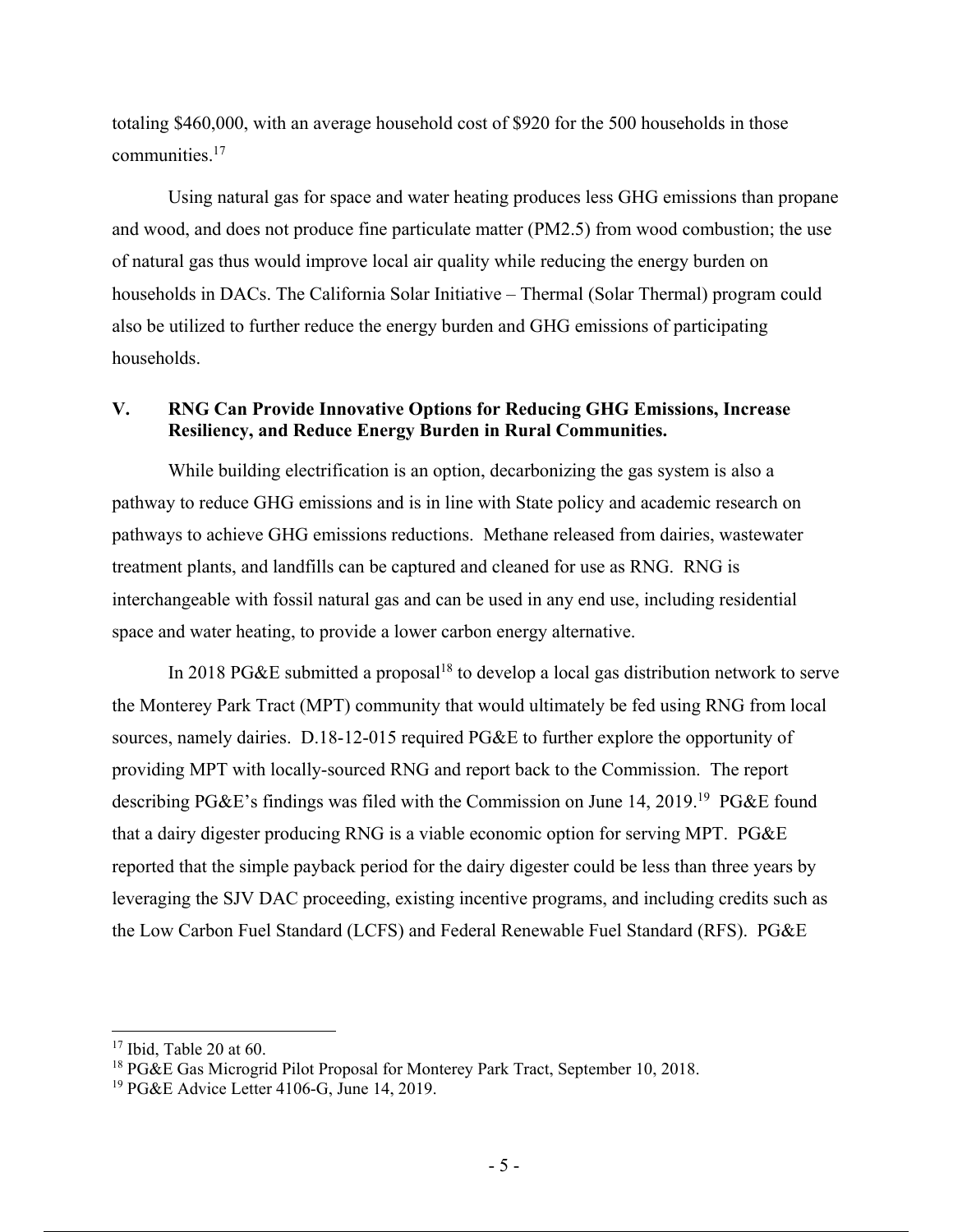concluded the project was worth pursuing as it "reduced [GHG] emissions and improved the air quality in the surrounding community."<sup>20</sup>

SoCalGas supports the concept of local RNG microgrids such as the one proposed for MPT. Eighty percent of methane emissions come from daily activity, our food sources, and waste. Repurposing this waste by allowing communities to use it to generate energy through the increased development and use of RNG tackles multiple problems with one stone. Even more, this solution does not require residents to change out their appliances or spend money to replace existing infrastructure, and is two-to-three times less expensive than electrifying California's building sector.

Communities utilizing RNG microgrids also could be more resilient to electricity outages, use carbon-negative fuel, and offset diesel truck and farm equipment emissions. Further, those communities in the wildfire urban interface are the most vulnerable and need a hedge other than electricity for obvious reasons: electricity is the one energy supply that will be turned off. We need to factor in resiliency in developing support for these vulnerable communities so they have options when the power goes out.

There are also indirect costs to electricity when it is unreliable. In recent years, electric utilities have been intentionally turning off electricity in high fire threat areas to protect communities and reduce wildfire risk. The economic losses of these power outages to businesses and residents can be significant, can affect certain vulnerable populations dependent on electrically powered durable medical equipment, <sup>21</sup> and can also lead to public safety concerns in these communities (e.g., the inability to receive telephone calls to evacuate because of power outages or operate electric water pumping stations,<sup>22</sup> overheating dangers, etc.). Recently in Southern California, John Wayne Airport lost electricity. Although the back-up generators

 $\overline{a}$ 

<sup>&</sup>lt;sup>20</sup> PG&E SJV DAC Monterey Park Tract Feasibility Study at 1 in R.15-03-010.

<sup>21</sup> "Power shutoffs could prevent wildfires, but at what cost to the elderly and disabled?" *Los Angeles Times*, https://www.latimes.com/california/story/2019-08-17/california-utilities-power-outages-wildfires.  $22$  89.3 KPCC. December 8, 2017. SoCal fires strain power and water systems. Available at: https://www.scpr.org/news/2017/12/08/78694/socal-fires-strain-power-and-water-systems/